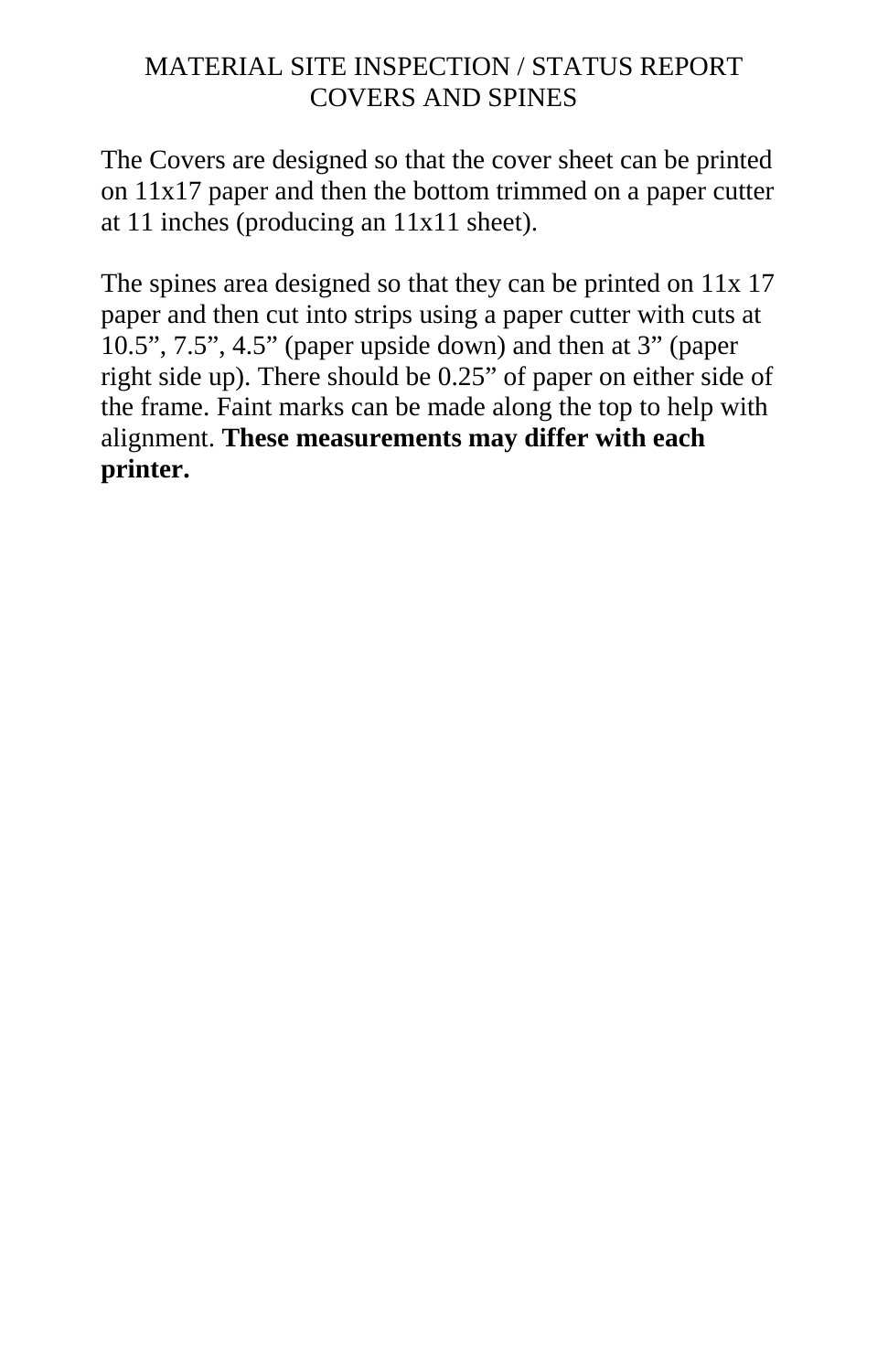

**ALASKA DEPARTMENT of TRANSPORTATION and PUBLIC FACILITIES**

## **STATEWIDE MATERIAL SITE INVENTORY, SITE INSPECTIONS & GEOLOGICAL INVESTIGATIONS**

## **HARD AGGREGATE STUDY**

**PART 1 HARD AGGREGATE SOURCE LOCATION STUDY**

## **PART 2 CANTWELL HARD AGGREGATE DEVELOPMENT FEASIBILITY STUDY**

Prepared by:

R&M CONSULTANTS, INC. 9101 Vanguard Drive Anchorage, Alaska 99507